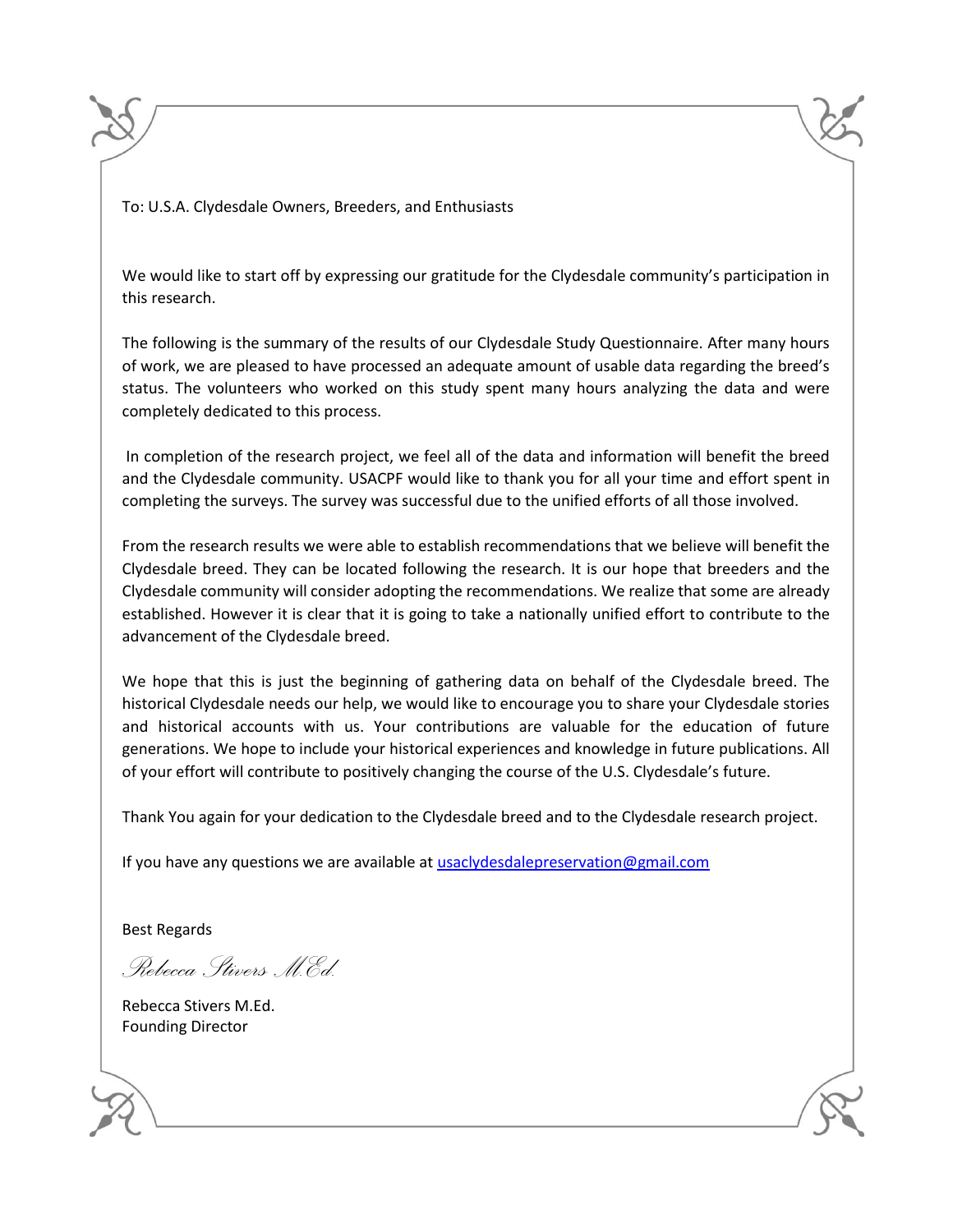

#### **Results for Question 5: Are you a registered Clydesdale breeder?**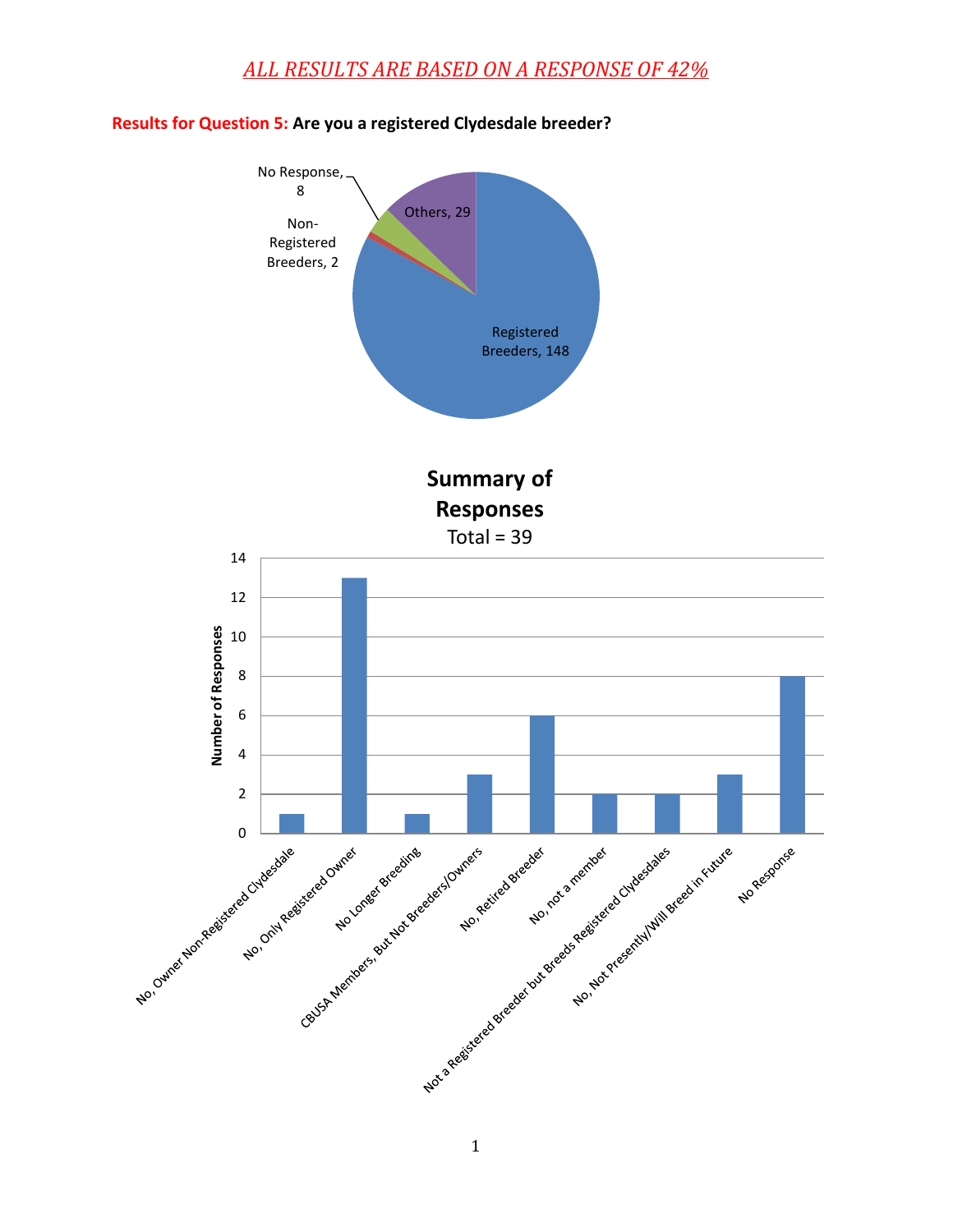#### **Results for Question 6: Number of responses by state**

**Total number of responses 187 based on May 22nd 2015 survey.**

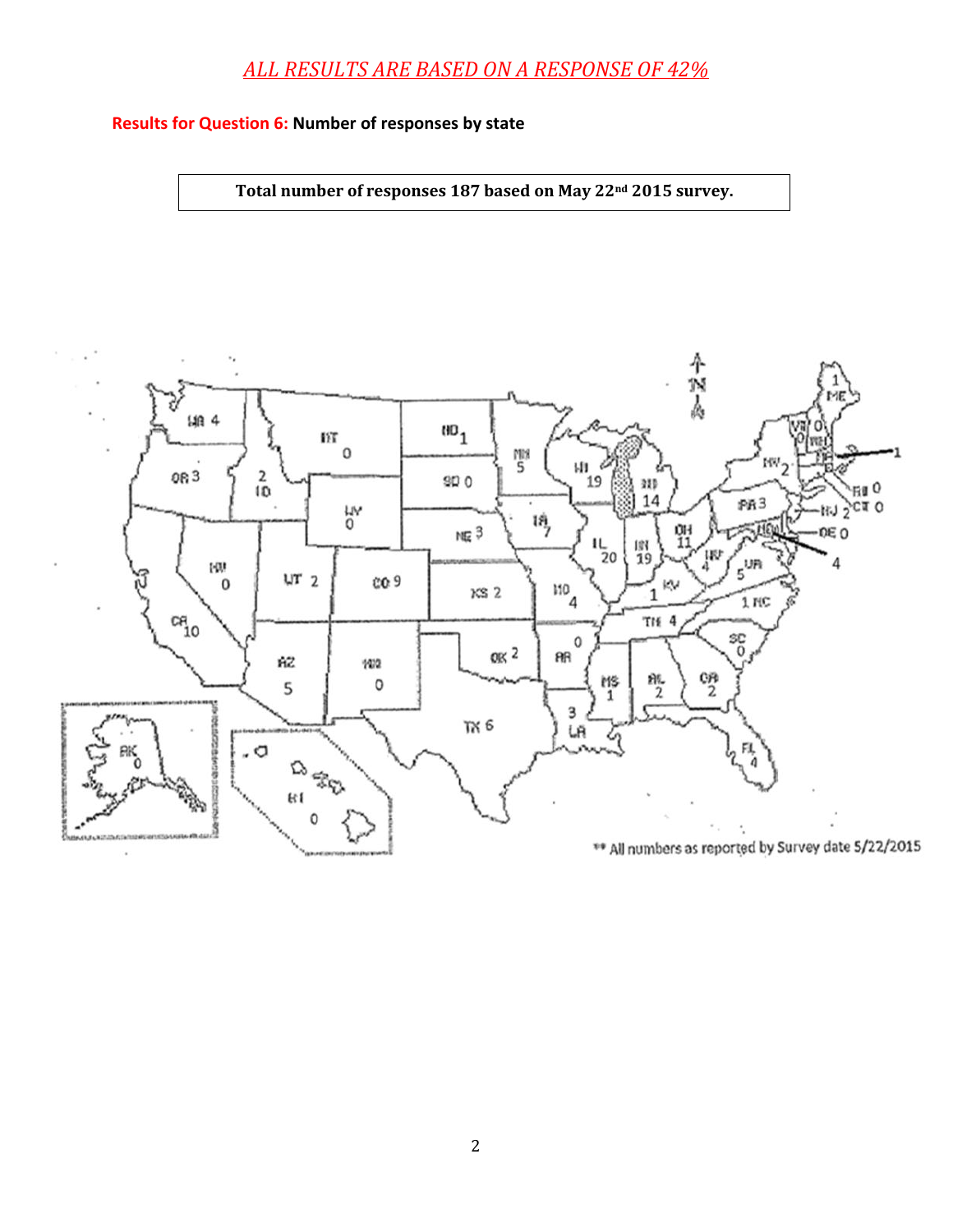#### **Results for Question 7: How many years have you been breeding Clydesdales?**



# **Years of Breeding**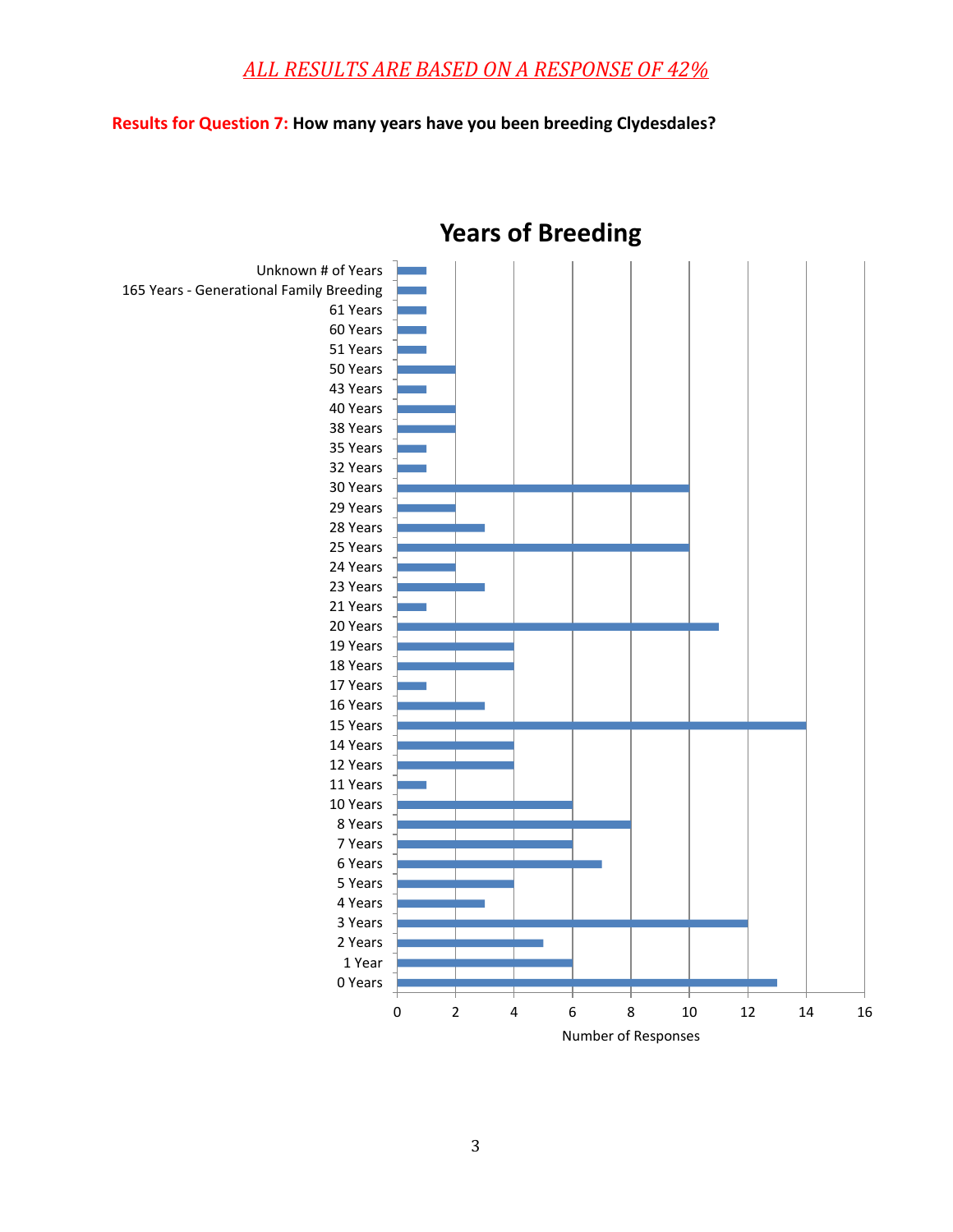**Results for Question 8 - 15: How many registered Clydesdales do you have total?**

## **Total Registered Clydesdales**



■ Total Registered Clydesdales: 924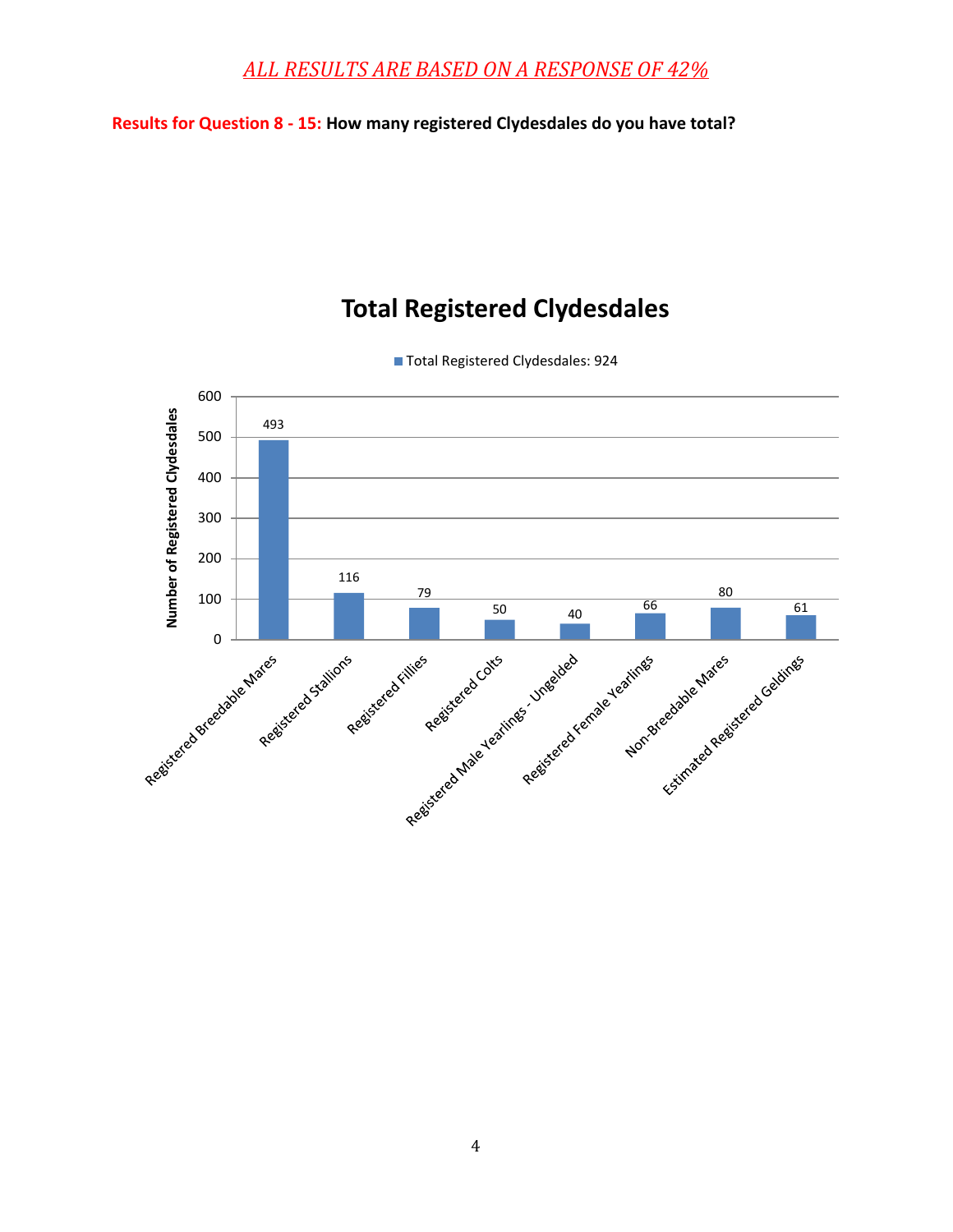#### **Results for Number 16: Are you currently breeding?**



#### Number of Breeders

**Results for Question 17: How many breeding age stallions?**



**Results for Question 18: How many mares will you breed in 2015?**

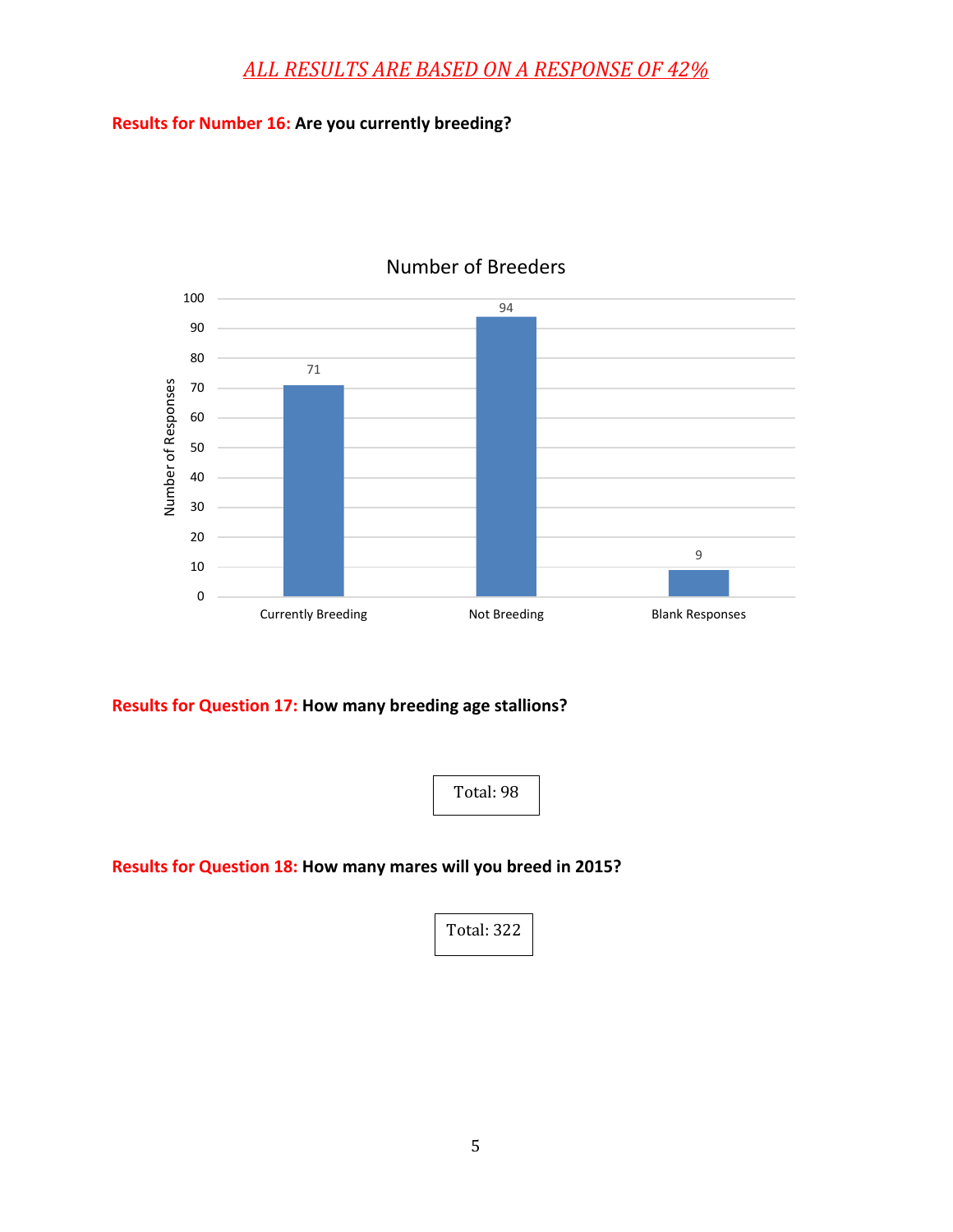**Results for Questions 19 - 20: How many live foals did you have in 2013 and 2014?**



## **Total Number of Live Foals By Year**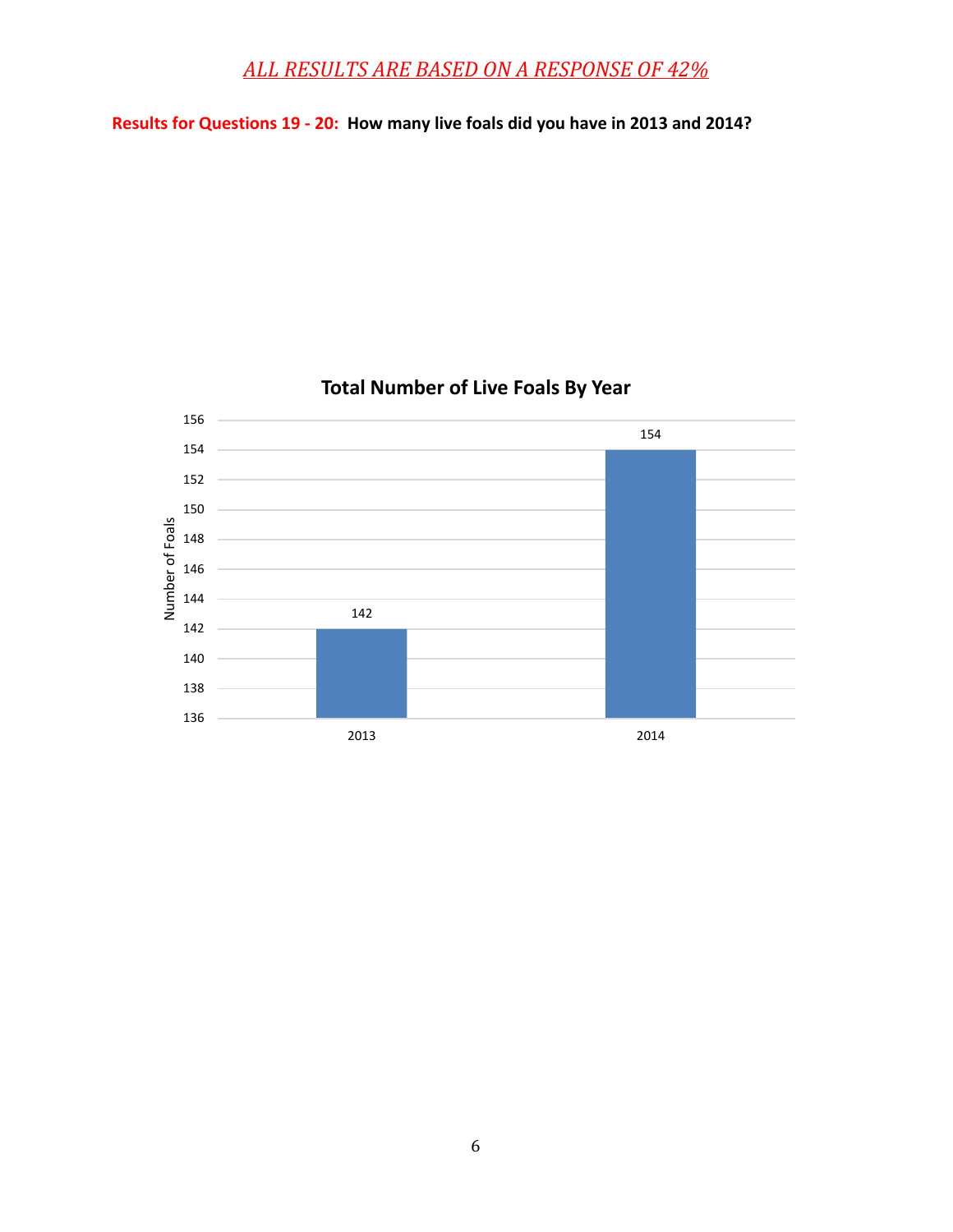**Results for Question 21: Do you see yourself still breeding Clydesdales in 5 years?**



# **Will You Be Breeding In Five Years?**

**Results for Question 22: If no, what is the primary reason?**



### **Reasons for Not Breeding**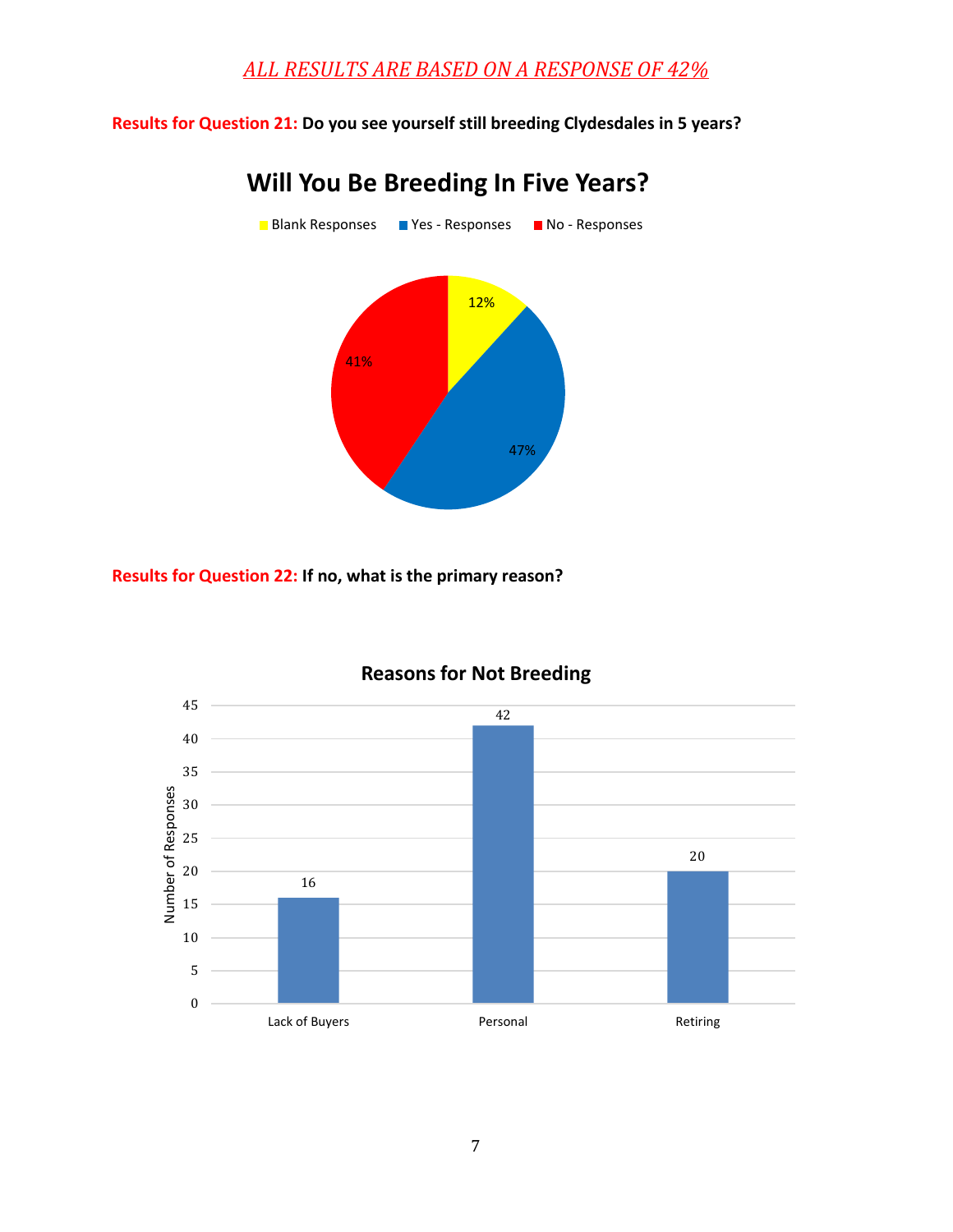**Results for Question 23: Do you breed for certain characteristics in the Clydesdale breed?**



# **Responses in Breeding for Specific Characteristics**

**Results for Question 24: If so, which Characteristics do you breed for?**



## **Breeding Characteristics**